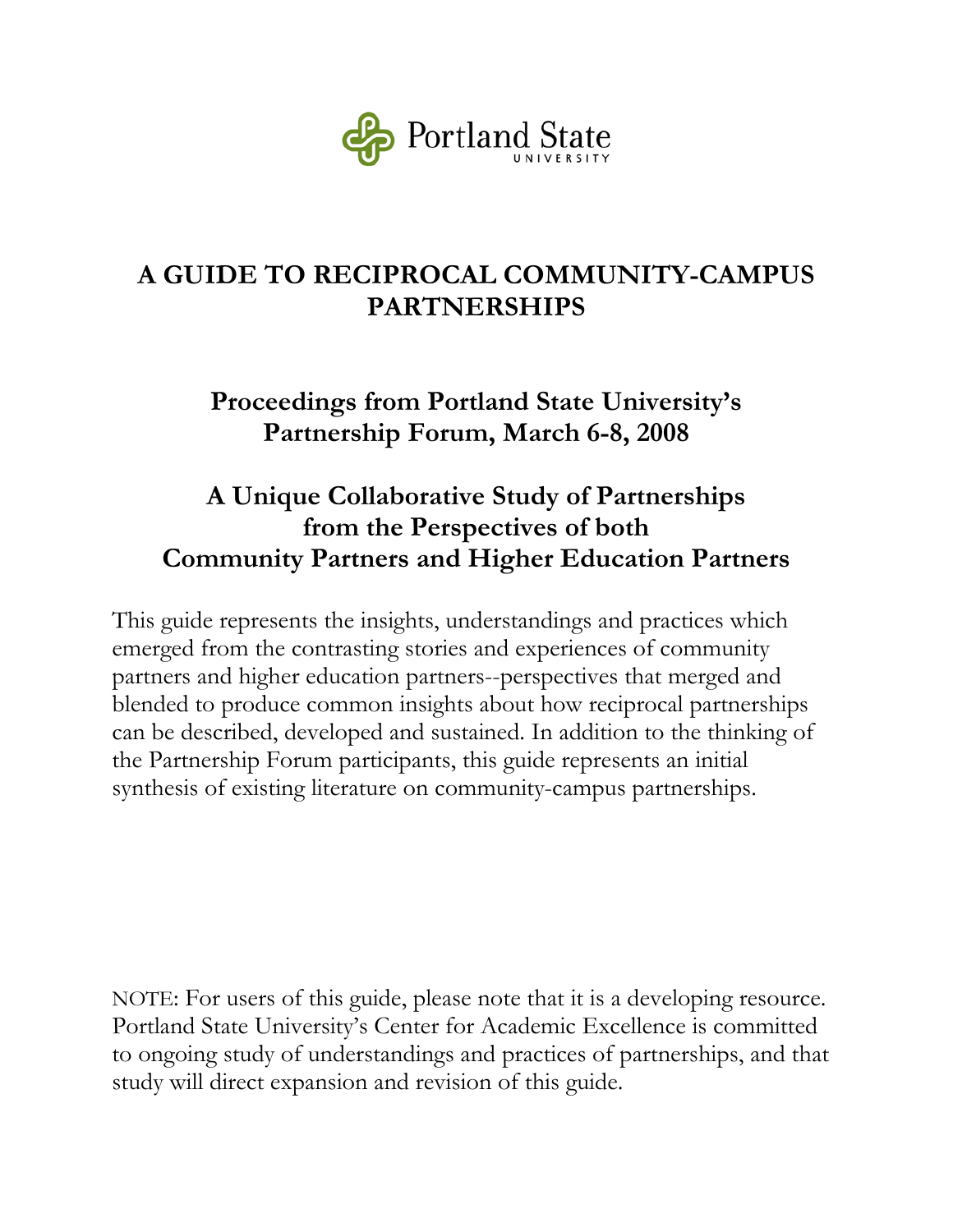## **Definitions and Essential Components of Community-Campus Partnerships**

#### Definitions:

 Partnerships develop out of relationships and result in mutual transformation and cooperation between parties. They are motivated by a desire to combine forces that address their own best interests/mission and ideally result in outcomes greater than any one organization could achieve alone. They create a sense of shared purpose that serves the common good (Partnership Forum, 2008).

 Partnerships are the process of two or more people envisioning a better life for themselves and for the community in which they live, learning together ways to accomplish a better life, and then working together in creating it (Gerber, 2008).

 Partnerships are collaborative and dynamic relationships between parties working toward and achieving shared goals while respecting individual differences (Partnership Forum, 2008).

### Kinds of Partnerships

Community-campus partnerships take many forms based on the partners or the intentions. Some common examples of community-campus partnerships include:

Higher Education Institution/Community Partnerships College, Department, Program/Community Partnerships Individual Faculty/Community Partnerships for Service-Learning Individual Faculty/Community Partnerships for Community-based Research Student(s)/Community Partnerships Student Organization/Community Partnerships

In all of these examples, the number of departments or faculty members or community organizations and agencies may range from one to many. The intentions or purposes of the partnerships will vary widely also influencing the type of partnership. Some examples of those differences are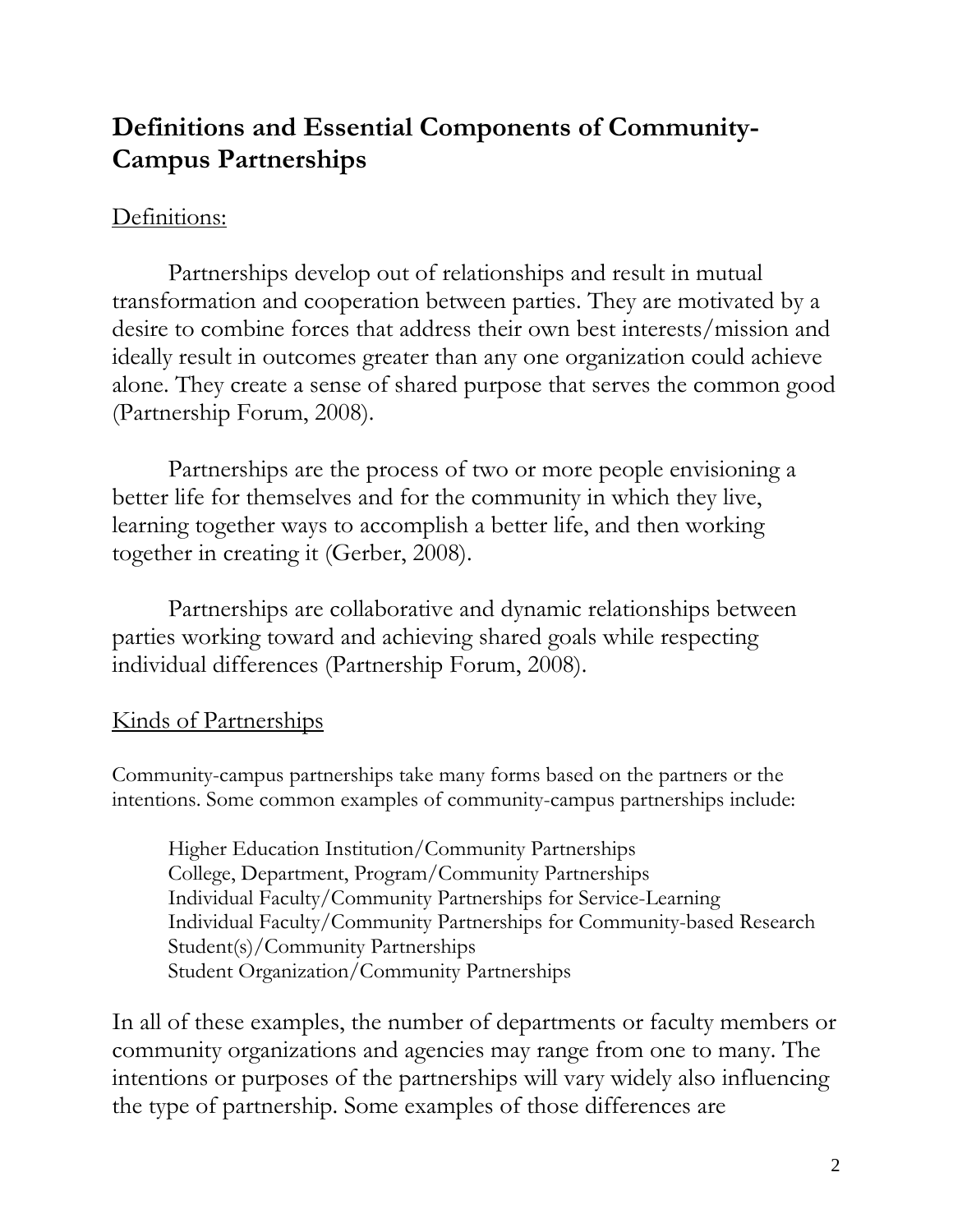partnerships for internships, partnerships for research studies, partnerships for event sponsorship, etc.

#### Essential Components: Requirements and Characteristics

Beyond the requirement of "more than one partner," partnerships require a benefit for both contributors of the partnership, that is, each partner seeks an outcome or goal to be achieved. Partnerships also require an understanding of each partner's needs, resources, assets, interests, and culture. Partnerships require a relationship of power sharing, trust, and respect. The concept of power sharing is a sophisticated understanding which requires intentional processing by partners with open dialogue and ongoing common reflection. "Partners do not need to be equal, but they do need to be honest. Partnerships are characterized by complexity, synergy, hard work, risk taking, communication and miscommunication and transparent processes" (Partnership Forum, 2008).

The report of the Community Partner Summit (Community-Campus Partnerships for Health, 2006-08, p. 13) identified three essential components for authentic community-higher education partnerships:

- 1. *Quality processes* (relationship-focused, characterized by integrity; trust-building; acknowledgement of history, commitment to learning and sharing credit)
- 2. *Meaningful outcomes* (specific and significant to all partners)
- 3. *Transformation* (at individual, institutional and organizational, and societal levels)

Essential Components: Processes

- Asset (resources, strengths, and interests) identification and recognition for all partners
- Dialogue within partners and between partners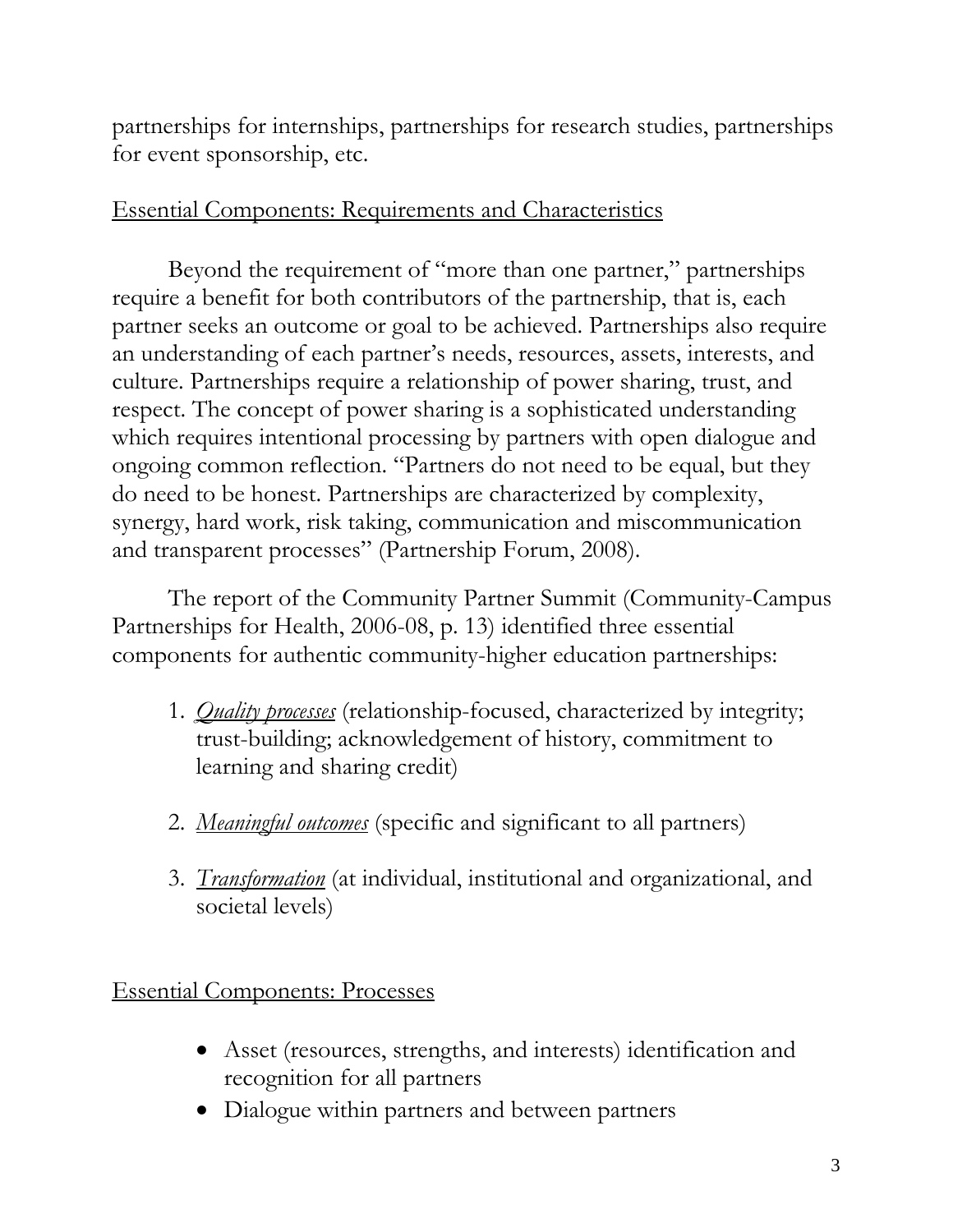- Creation of common language
- Relationship-building strategies
- Describing and understanding each other's culture
- Learning together
- Collaborative problem posing and solving
- Collaborative agenda setting
- Identification and recognition of each partner's needs, issues and challenges
- Self assessment and reflection within each partner group and between partners
- Constant negotiation and modification
- Supporting infrastructure in each partner's organization

When you review the list of processes in the context of higher education, please note that there are significant and undeniable implications for: faculty roles, preparation, orientation, and mentoring; expectations of faculty; and reward systems for faculty. The importance of institutional alignment of mission, resources and strategic planning for community partnerships is further highlighted to support the essential processes of partnerships.

# **Practices for Initiating and Developing Reciprocal Partnerships**

### Initiation of Partnerships

Begin by thinking of this initiation stage as a developmental one – not a one-time occurrence but a developing and growing process that requires time and new understandings of self and partner. Each partner needs to spend time within her/his own group being clear about "who we are" and our intentions, motivations, goals and outcomes before beginning to communicate with a partner. From there, it is important to use processes that work toward mutuality in the partnerships. Mutuality assures that each partner will participate in the partnership with a sense of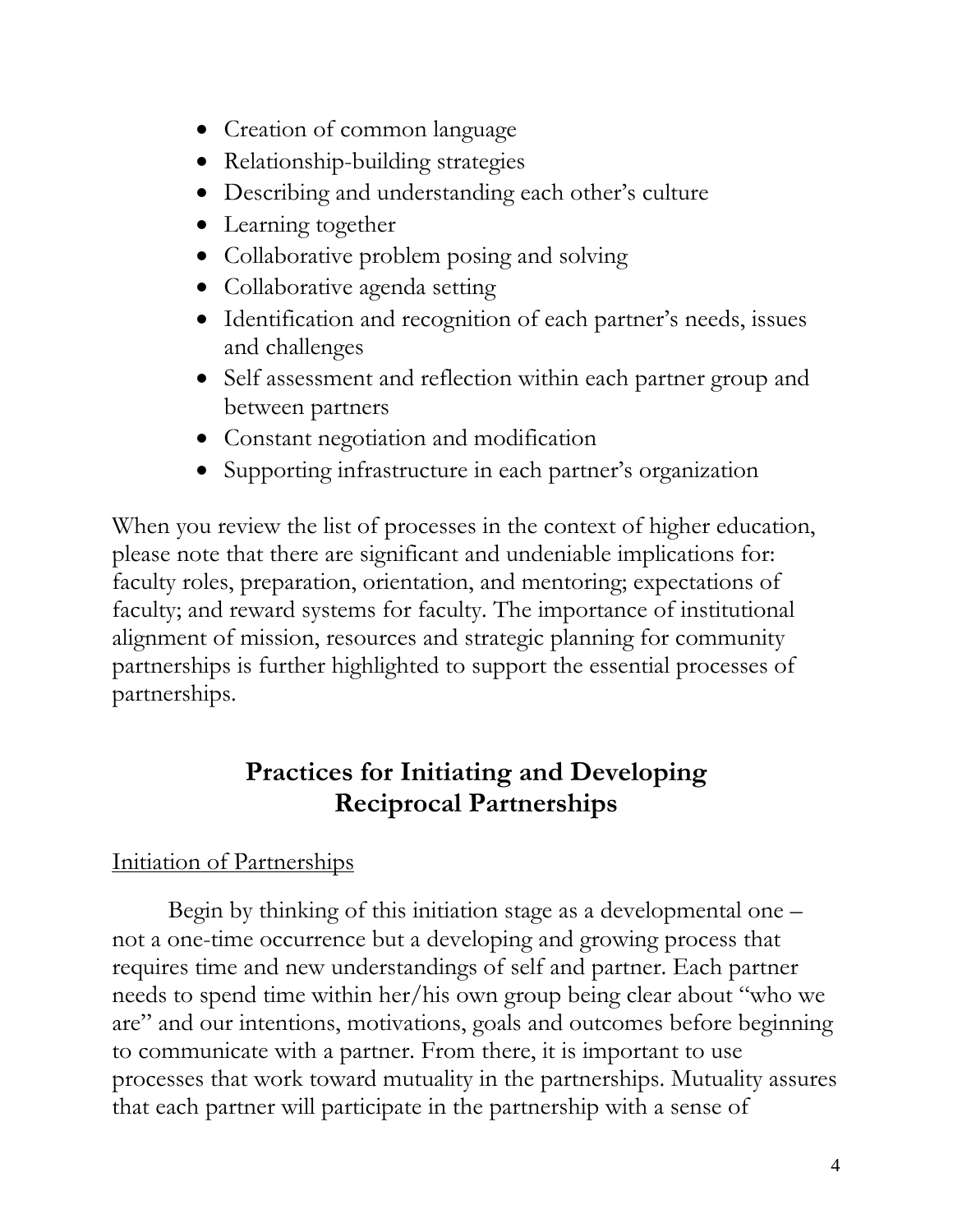ownership and understanding of the other partner. Once the decision is made to initiate a partnership, the following processes are essential:

- Sharing of history/tradition, assets, needs, challenges, and interests
- Developing a common language for the partnership
- Establishing processes of feedback
- Developing clear expectations, indicators of progress and incremental successes
- Articulating risks and describing tension points
- Considering ways to share resources

Some practices for achieving mutuality in this initiation phase:

- Use "ice breaker" strategies to begin sharing history/tradition, values, needs, interests, etc.
- Engage in story telling of successes, frustrations, and failures in partnerships
- Develop ground rules for the partnership
- Design a framework of questions that reflect each partner's needs, interests, understandings, etc.
- Distribute materials from each partner (catalog of university, brochure of program, manual of organization, literature from journals, magazines, etc.)
- Compare missions, values, identity for common ground and contrasts
- Establish a glossary of vocabulary (jargon, acronyms, etc.) of each partner
- Clarify difference between dialogue and debate and set up process for moving from debate to dialogue
- Identify common study topics and share insights and perspectives
- Schedule intentional and facilitated discussions of each partner's culture and differences between partners, power differences, expectations, and resource differences
- Establish a contact person for each partner and an infrastructure to support ongoing communication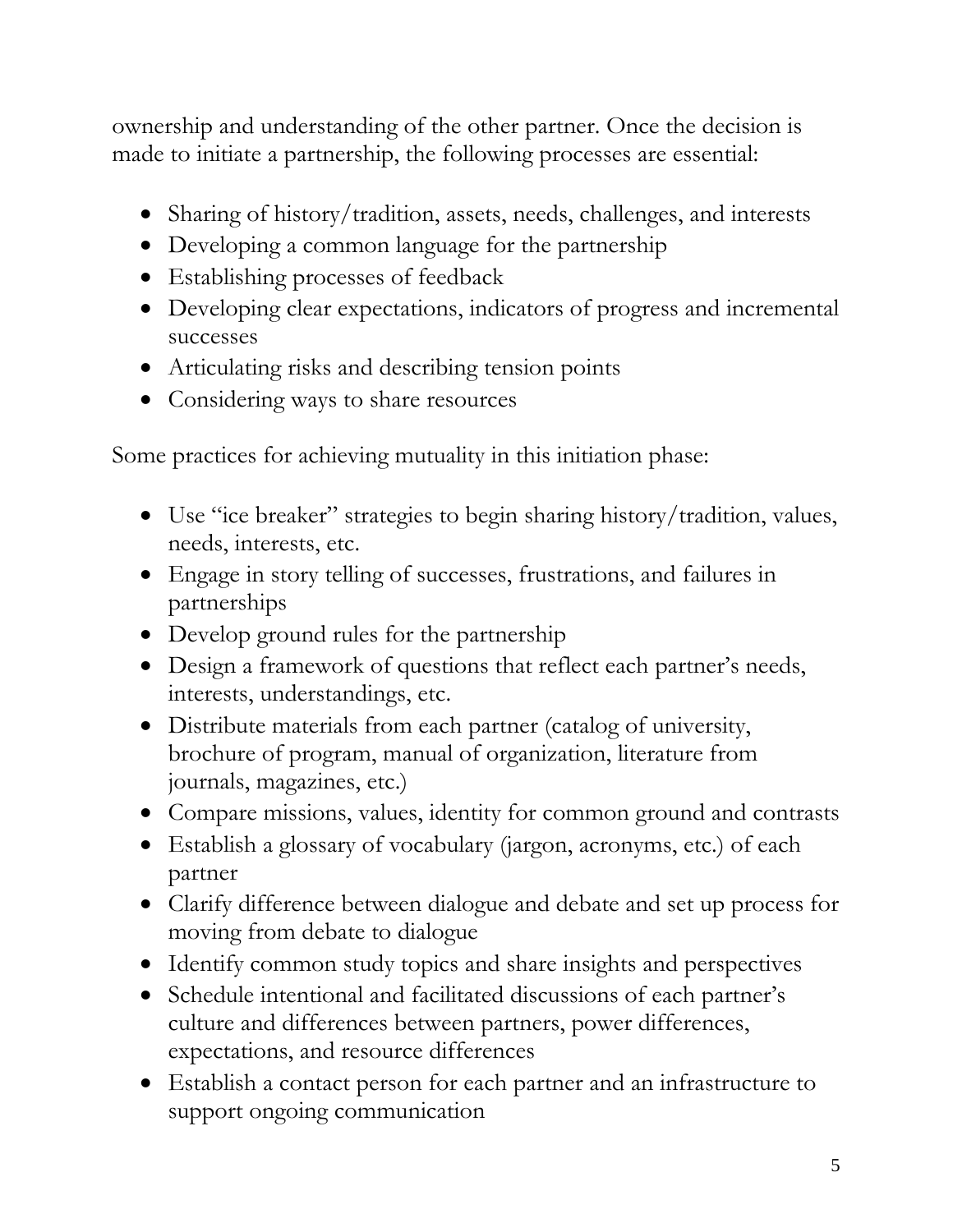- Determine a location for partnership meetings and conversations that supports the equity of the partners' roles
- Discuss the differences between the partners in terms of culture, modes of decision making, perceived identity, and ways of thinking about knowledge
- Establish criteria for the partnership—qualities that are desired when working together (ex. understanding, humor, efficiency, organization, etc.)
- Develop short-term and long-term goals for the partnership
- Develop an action plan based on goals

### Sustaining Reciprocal Partnerships

- Develop a timeline of the partnership and regularly chart progress and accomplishments
- Develop a means to document achievements over time
- Conduct progress checks using an inquiry approach:
	- What's working well in our partnership?
	- What's not working well in our partnership?
	- What do we need to proceed?
	- What expectations have been met so far?
	- What expectations have not met?
	- What are sources of satisfaction for each partner?
	- What are sources of frustration so far?
- Revise or develop new action plans based on responses to the questions
- Partners take turns reporting on the perspective of partnership visually, through narratives, "rap" or using continua of criteria
- Check-in every six months—or more frequently—on common goals or the need to revise goals, on the action agenda or the need to revise the agenda and plans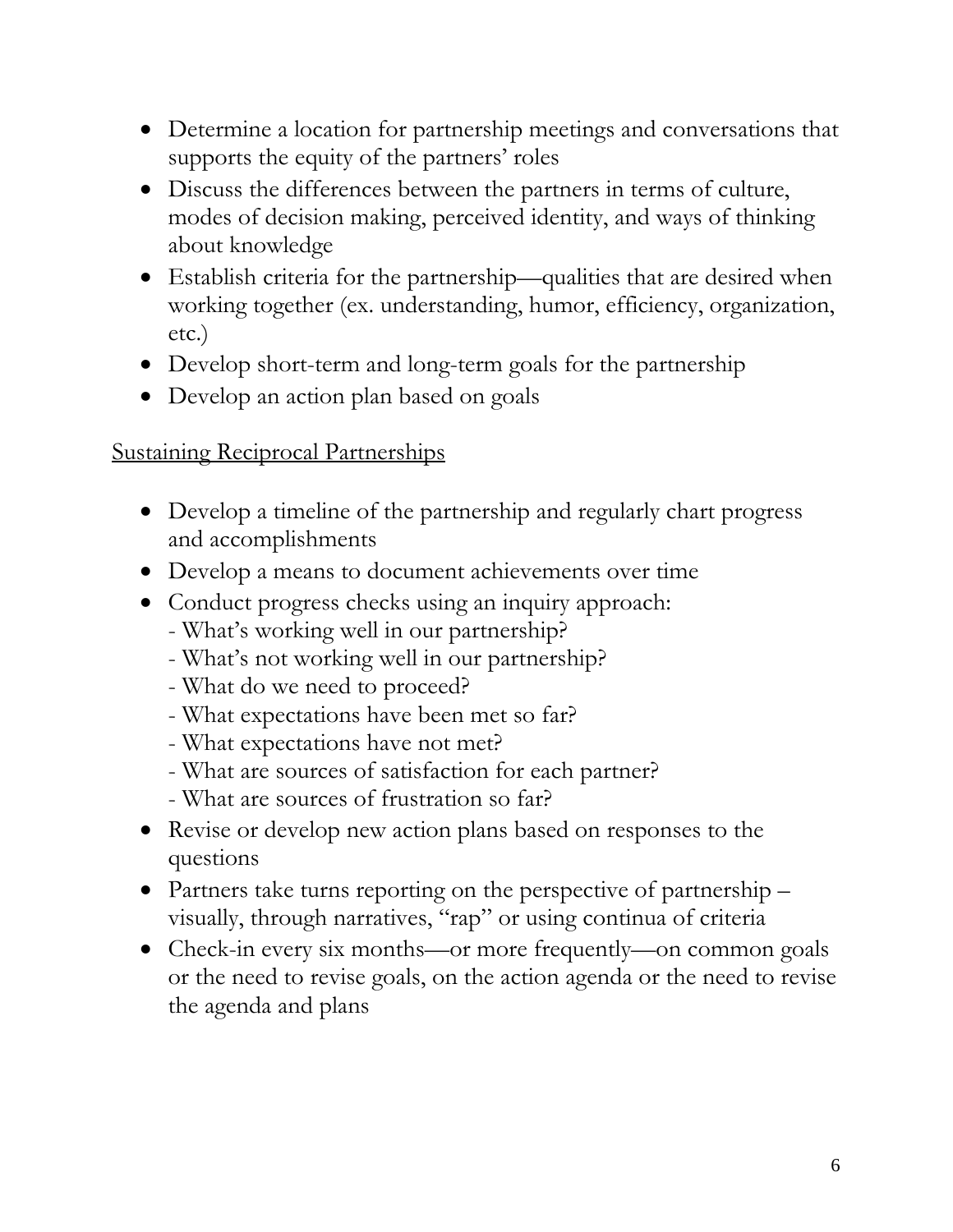#### **RESOURCES**

Avila, M. (2008). How community organizing can build reciprocal academic civic engagement: Stories and voices from an evolving model at Occidental College. Available from the author  $\frac{\text{maxila}(a) \text{o} xy \cdot \text{edu}}{a}$ 

 Bringle, R., & Hatcher, J. (2002). Campus-community partnerships: The terms of engagement. *Journal of Social Issues*, *58* (3), 503-516.

Community-Campus Partnerships for Health. (2008). Achieving *the promise of authentic community-higher education partnerships: Community partners speak out.* Racine, WI: Wingspread Conference Center. (report available at www.ccph.info)

 Cox, D. (2000). Developing a framework for understanding universitycommunity partnerships. *A Journal of Policy Development and Research, 5* (1), 9-25.

 Freeman, E., Brugge, D., Bemmett-Bradley, W. M., Levy, J., & Carrasco, E. R. (2006). *Journal of Urban Health: Bulletin of the New York Academy of Medicine.*

 Gerber, D. (2008). Creating partnerships that work—A case study of a community health partnership. Available from the author gerber@schoolph.umass.edu

 Kecskes, K. (2006). Behind the rhetoric: Applying a cultural theory lens to community-campus partnership development. *Michigan Journal of Community Service Learning*, 5-14.

 Leiderman, S., Furco, A., Zapf, J., & Goss, M. (2002). *Building partnerships with college campuses: Community perspectives.* Washington, DC: The Council of Independent Colleges.

Morse, S. W. (2004). *Smart communities: How citizens and local leaders can use strategic thinking to build a brighter future*. San Francisco, CA: Jossey-Bass.

Partnership Forum. (2008). *Findings from Portland State University's National Partnership Forum.* Portland, OR, Portland State University

> We acknowledge the commitment and contributions of the following Partnership Forum participants: